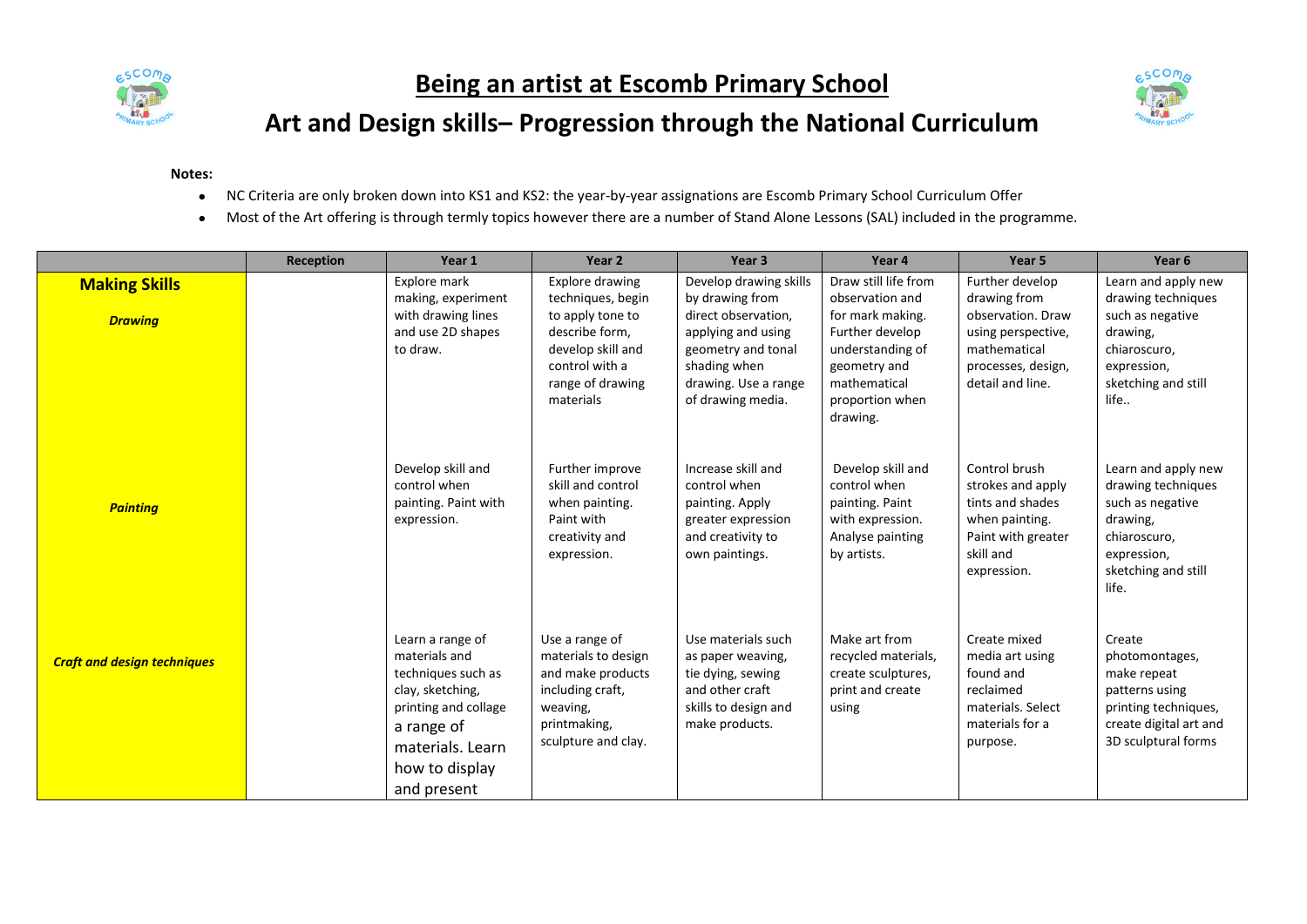|                                               | work.                                                                                                                                                    |                                                                                                                                                                         |                                                                                                                                                                                   |                                                                                                                                                                                                                                    |                                                                                                                                                                                                                     |                                                                                                                                                                                                                                                                                                                      |
|-----------------------------------------------|----------------------------------------------------------------------------------------------------------------------------------------------------------|-------------------------------------------------------------------------------------------------------------------------------------------------------------------------|-----------------------------------------------------------------------------------------------------------------------------------------------------------------------------------|------------------------------------------------------------------------------------------------------------------------------------------------------------------------------------------------------------------------------------|---------------------------------------------------------------------------------------------------------------------------------------------------------------------------------------------------------------------|----------------------------------------------------------------------------------------------------------------------------------------------------------------------------------------------------------------------------------------------------------------------------------------------------------------------|
| <b>Generating ideas</b><br><b>Sketchbooks</b> | Use sketchbooks<br>through teacher<br>modelling. Use<br>sketchbooks to record<br>thoughts and ideas and<br>to experiment with<br>materials               | Use sketchbooks more<br>effectively through<br>further teacher<br>modelling. Use<br>sketchbooks to record<br>thoughts and ideas and<br>to experiment with<br>materials. | Use sketchbooks to<br>generate ideas and<br>record thoughts and<br>observations. Make<br>records of visual<br>experiments.                                                        | Use sketchbooks for<br>planning and<br>refining work, to<br>record observations<br>and ideas and<br>developing skill and<br>technique.                                                                                             | Develop ideas<br>through sketches,<br>enhance knowledge,<br>skill and technique<br>using experimental<br>media in<br>sketchbooks.                                                                                   | Make personal<br>investigations and<br>record observations in<br>sketchbooks. Record<br>experiments with<br>media and try out new<br>techniques and<br>processes in<br>sketchbook                                                                                                                                    |
| <b>Creating original art work</b>             | <b>Explore and create</b><br>ideas for purposes and<br>intentions.                                                                                       | Use artist sources to<br>develop their own<br>original artwork.<br>Gaining inspiration for<br>artwork from the<br>natural world.                                        | Create personal<br>artwork using the<br>artwork of others to<br>stimulate them                                                                                                    | Use literary sources<br>to inspire art.<br>Express thoughts<br>and feelings through<br>the tactile creation<br>of art. Manipulate<br>materials to achieve<br>desired effects.<br>Represent ideas<br>from multiple<br>perspectives. | Express thoughts and<br>feelings about<br>familiar products.<br>Design new<br>architectural forms,<br>design and invent<br>new products, link<br>artwork to literary<br>sources. Create and<br>invent for purposes. | Develop personal,<br>imaginative responses<br>to a theme. Produce<br>personal<br>interpretations of<br>cherished objects,<br>show thoughts and<br>feelings through<br>pattern, create<br>imaginative 3D forms<br>to create meaning.<br>Express ideas about art<br>through messages,<br>graphics, text and<br>images. |
| <b>Formal elements</b>                        | Remember the                                                                                                                                             | Mix, apply and refine                                                                                                                                                   | Increase awareness                                                                                                                                                                | Analyse and                                                                                                                                                                                                                        | Select and mix                                                                                                                                                                                                      | Mix and apply colours                                                                                                                                                                                                                                                                                                |
| <b>Colour</b>                                 | primary colours and<br>how to mix them to<br>create secondary<br>colours. Create shades<br>of a colour and choose<br>and justify colours for<br>purpose. | colour mixing for<br>purpose using wet<br>and dry media.<br>Describe their colour<br>selections.                                                                        | and understanding of<br>mixing and applying<br>colour, including use<br>of natural pigments.<br>Use aspects of colour<br>such as tints and<br>shades., for different<br>purposes. | describe colour and<br>painting techniques<br>in artists work.<br>Manipulate colour<br>for print.                                                                                                                                  | more complex<br>colours to depict<br>thoughts and<br>feelings                                                                                                                                                       | to represent still life<br>objects from<br>observation. Express<br>feelings and emotions<br>through colour. Study<br>colours used by<br>Impressionist<br>painters.                                                                                                                                                   |
| <b>Form</b>                                   | Learn about form and<br>space through making<br>sculptures and<br>developing language.                                                                   | Extend their practical<br>ability to create 3D<br>sculptural forms and<br>begin to understand                                                                           | Further develop their<br>ability to describe 3D<br>form in a range of<br>materials, including                                                                                     | Develop their ability<br>to describe and<br>model form in 3D<br>using a range of                                                                                                                                                   | Further extend<br>their ability to<br>describe and model<br>form in 3D using a                                                                                                                                      | Express and articulate<br>a personal message<br>through sculpture.<br>Analyse and study                                                                                                                                                                                                                              |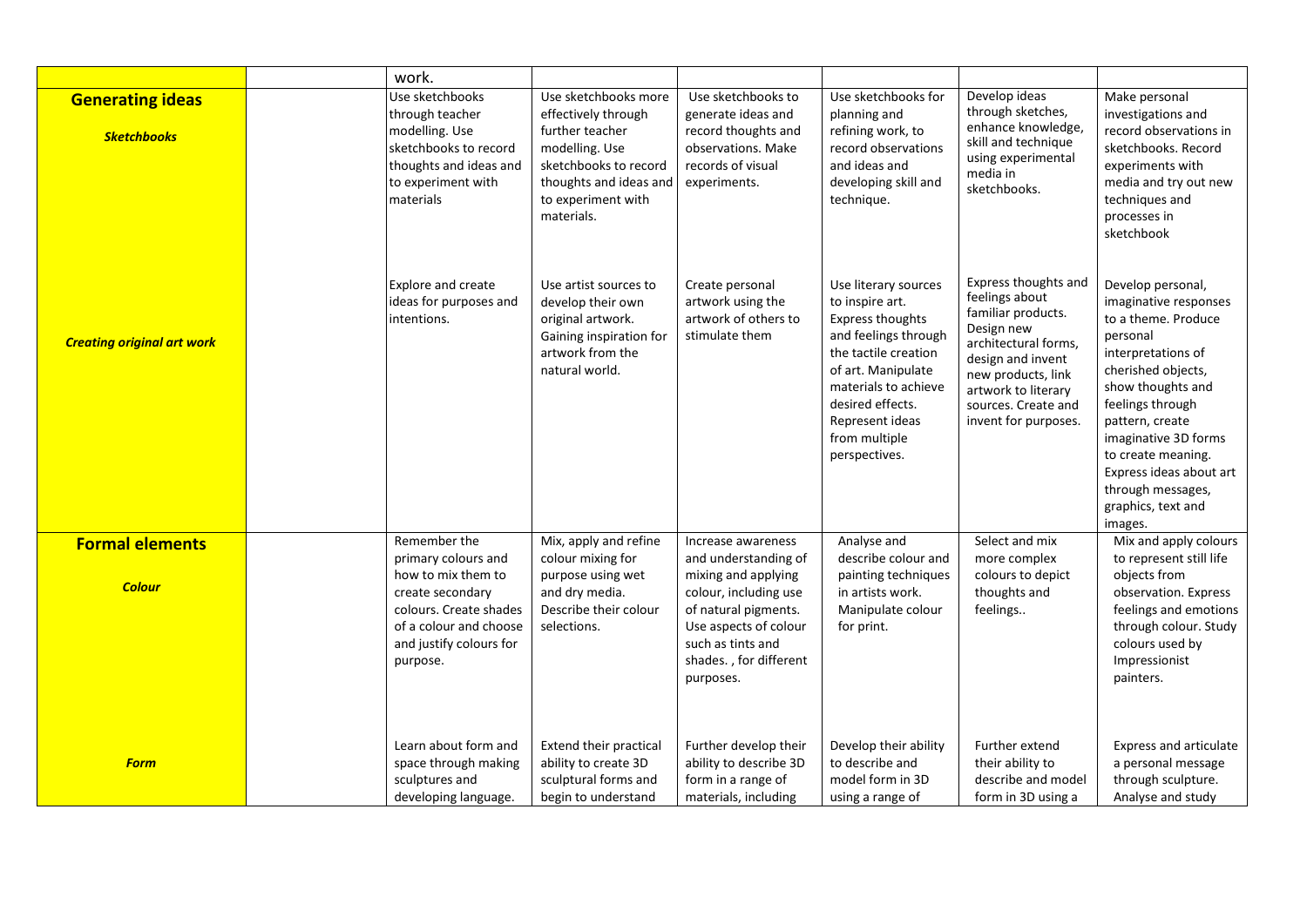|                |                                                                                                                 | how to represent<br>form when drawing.                                                                                                                                | drawing.                                                                                                                     | materials. Analyse<br>and describe how<br>artists use and apply<br>form in their work.                                                       | range of materials.                                                                                                                   | artists' use of form.                                                                                                                                                             |
|----------------|-----------------------------------------------------------------------------------------------------------------|-----------------------------------------------------------------------------------------------------------------------------------------------------------------------|------------------------------------------------------------------------------------------------------------------------------|----------------------------------------------------------------------------------------------------------------------------------------------|---------------------------------------------------------------------------------------------------------------------------------------|-----------------------------------------------------------------------------------------------------------------------------------------------------------------------------------|
| <b>Line</b>    | Use, express and<br>experiment with line<br>for purpose, then use<br>appropriate language<br>to describe lines. | Draw lines with<br>increased skill and<br>confidence. Use line<br>for expression when<br>drawing portraits                                                            | Express and describe<br>organic and geometric<br>forms through<br>different types of line                                    | Learn and apply<br>symmetry to draw<br>accurate shapes.<br>Analyse and describe<br>how artists use line<br>in their work.                    | Extend and develop<br>a greater<br>understanding of<br>applying expression<br>when using line.                                        | Deepen knowledge<br>and understanding of<br>using line when<br>drawing portraits.<br>Develop greater skill<br>and control. Study and<br>apply the techniques<br>of other artists. |
| <b>Pattern</b> | Understand patterns<br>in nature, design and<br>make patterns in a<br>range of materials                        | Learn a range of<br>techniques to make<br>repeating and non-<br>repeating patterns.<br>Identify natural and<br>man-made patterns.<br>Create patterns of<br>their own. | Construct a variety of<br>patterns through craft<br>methods. Further<br>develop knowledge<br>and understanding of<br>pattern | Create original<br>designs for patterns<br>using geometric<br>repeating shapes.<br>Analyse and describe<br>how other artists use<br>pattern. | Construct patterns<br>through various<br>methods to develop<br>their understanding.                                                   | Represent feelings and<br>emotions through<br>patterns. Create<br>sophisticated artwork<br>using their knowledge<br>of pattern.                                                   |
| <b>Shape</b>   | Identify, describe and<br>use shape for<br>purpose.                                                             | Compose geometric<br>designs by adapting<br>the work of other<br>artists to suit their<br>own ideas.                                                                  | Identify, draw and<br>label shapes within<br>images and objects.<br>Create and form<br>shapes from 3D<br>materials.          | Create geometric<br>compositions using<br>mathematical<br>shapes. Analyse and<br>describe the use of<br>shape in artist's<br>work.           | Composing original<br>designs by adapting<br>and synthesising the<br>work of others.<br>Analyse and evaluate<br>artists' use of shape | Fluently sketch key<br>shapes of objects<br>when drawing. Create<br>abstract compositions<br>using knowledge of<br>other artists' work.                                           |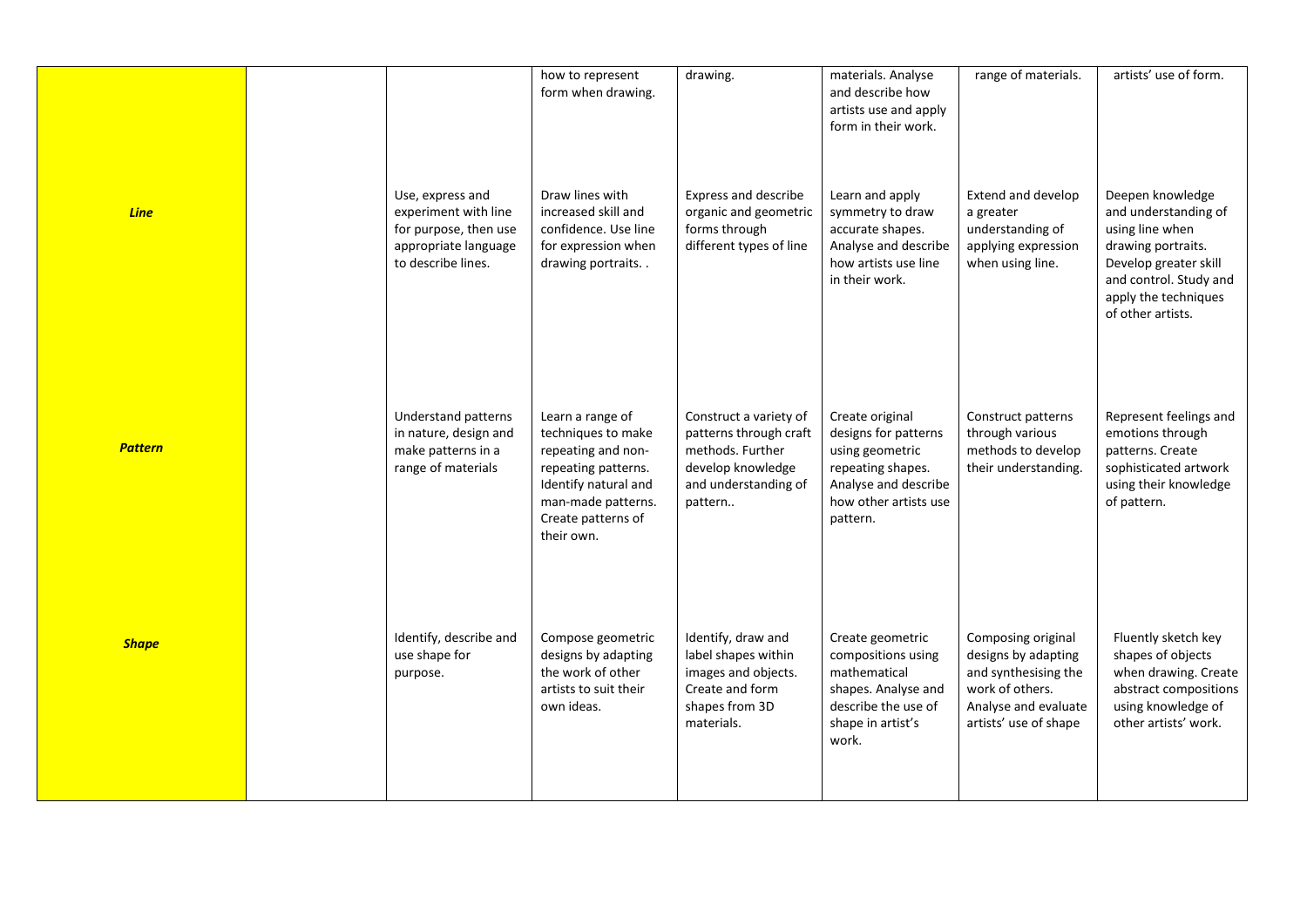| <b>Texture</b>               | Use materials to<br>create textures.                                     | Identify and describe<br>different textures.<br>Select and use<br>appropriate materials<br>to create textures. | Analyse and describe<br>texture within artists'<br>work.                               | Analyse and describe<br>texture within<br>artists' work                                                                                                                            | Using texture within<br>drawings to show<br>careful observation<br>and understanding<br>of illustrating<br>different surfaces.            | Explore art through a<br>range of different<br>textural mediums.                                                                                                       |
|------------------------------|--------------------------------------------------------------------------|----------------------------------------------------------------------------------------------------------------|----------------------------------------------------------------------------------------|------------------------------------------------------------------------------------------------------------------------------------------------------------------------------------|-------------------------------------------------------------------------------------------------------------------------------------------|------------------------------------------------------------------------------------------------------------------------------------------------------------------------|
| <b>Tone</b>                  | Understand what tone<br>is and how to apply<br>this to their own<br>work | Experiment with<br>pencils to create tone.<br>Use tone to create<br>form when drawing                          | Develop skill and<br>control when using<br>tone. Learn and use<br>simple shading rules | Use a variety of<br>tones to create<br>different effects.<br>Understand tone in<br>more depth to<br>create 3D effects.<br>Analyse and describe<br>use of tone in artists'<br>work. | Develop an<br>increasing<br>sophistication when<br>using tone to<br>describe objects<br>when drawing.<br>Analyse artists' use<br>of tone. | Increase awareness<br>of using tone to<br>describe light and<br>shade, contrast,<br>highlight and shadow.<br>Manipulate tone for<br>halo and chiaroscuro<br>techniques |
| <b>Knowledge of artists,</b> | <b>Beatriz Milhazes</b>                                                  | Max Ernst (Frottage)                                                                                           | Carl Giles (Drawing)                                                                   | Luz Perez                                                                                                                                                                          | Hundertwasser                                                                                                                             | Claude Monet                                                                                                                                                           |
| craftspeople, designers      | (Abstract)                                                               |                                                                                                                |                                                                                        | Ojeda                                                                                                                                                                              | Banksy John Singer                                                                                                                        | <b>William Morris</b>                                                                                                                                                  |
|                              |                                                                          | Ed Ruscha (Shading,                                                                                            | Diego Velazquez                                                                        | Paul Cezanne                                                                                                                                                                       | Sargent E Magdalene                                                                                                                       | <b>Edward Hopper</b>                                                                                                                                                   |
|                              | <b>Bridget Riley</b>                                                     | Tone)                                                                                                          | (Tone)                                                                                 | Giorgio Morandi                                                                                                                                                                    | Odundo Dominic                                                                                                                            | Kathe Kollwitz                                                                                                                                                         |
|                              | (Drawing)                                                                |                                                                                                                |                                                                                        | David Hockney                                                                                                                                                                      | Wilcox Paul Klee                                                                                                                          | Pablo Picasso                                                                                                                                                          |
|                              |                                                                          | Clarice Cliff (Design)                                                                                         | Puppets                                                                                | Paula Rego                                                                                                                                                                         | Rorschach                                                                                                                                 | Mark Wallinge                                                                                                                                                          |
|                              | David Hockney and                                                        |                                                                                                                |                                                                                        | <b>Edward Hopper</b>                                                                                                                                                               |                                                                                                                                           |                                                                                                                                                                        |
|                              | Vija Celmins (Drawing)                                                   | Nancy McCrosky                                                                                                 | <b>Prehistoric Artists</b>                                                             | Pieter Brueghel                                                                                                                                                                    |                                                                                                                                           |                                                                                                                                                                        |
|                              |                                                                          | (Mural)                                                                                                        |                                                                                        | Fiona Ra Giuseppe                                                                                                                                                                  |                                                                                                                                           |                                                                                                                                                                        |
|                              | Louis Wain                                                               |                                                                                                                |                                                                                        | Arcimboldo Sokari                                                                                                                                                                  |                                                                                                                                           |                                                                                                                                                                        |
|                              | (Movement)                                                               | Damien Hirst                                                                                                   |                                                                                        | Douglas Camp                                                                                                                                                                       |                                                                                                                                           |                                                                                                                                                                        |
|                              |                                                                          | (Drawing)                                                                                                      |                                                                                        | El Anatsui                                                                                                                                                                         |                                                                                                                                           |                                                                                                                                                                        |
|                              | Kandinsky, Bernal,                                                       |                                                                                                                |                                                                                        | Barbara Hepworth                                                                                                                                                                   |                                                                                                                                           |                                                                                                                                                                        |
|                              | <b>Bolotowsky (Shape</b>                                                 | Julian Opie (Portraits)                                                                                        |                                                                                        |                                                                                                                                                                                    |                                                                                                                                           |                                                                                                                                                                        |
|                              | and Colour)                                                              |                                                                                                                |                                                                                        |                                                                                                                                                                                    |                                                                                                                                           |                                                                                                                                                                        |
|                              |                                                                          | Edwina Bridgeman                                                                                               |                                                                                        |                                                                                                                                                                                    |                                                                                                                                           |                                                                                                                                                                        |
|                              | Vincent Van Gogh                                                         |                                                                                                                |                                                                                        |                                                                                                                                                                                    |                                                                                                                                           |                                                                                                                                                                        |
|                              | (Texture)                                                                |                                                                                                                |                                                                                        |                                                                                                                                                                                    |                                                                                                                                           |                                                                                                                                                                        |
|                              | Jasper Johns (Painting)                                                  |                                                                                                                |                                                                                        |                                                                                                                                                                                    |                                                                                                                                           |                                                                                                                                                                        |
|                              | Renoir, Sorolla,                                                         |                                                                                                                |                                                                                        |                                                                                                                                                                                    |                                                                                                                                           |                                                                                                                                                                        |